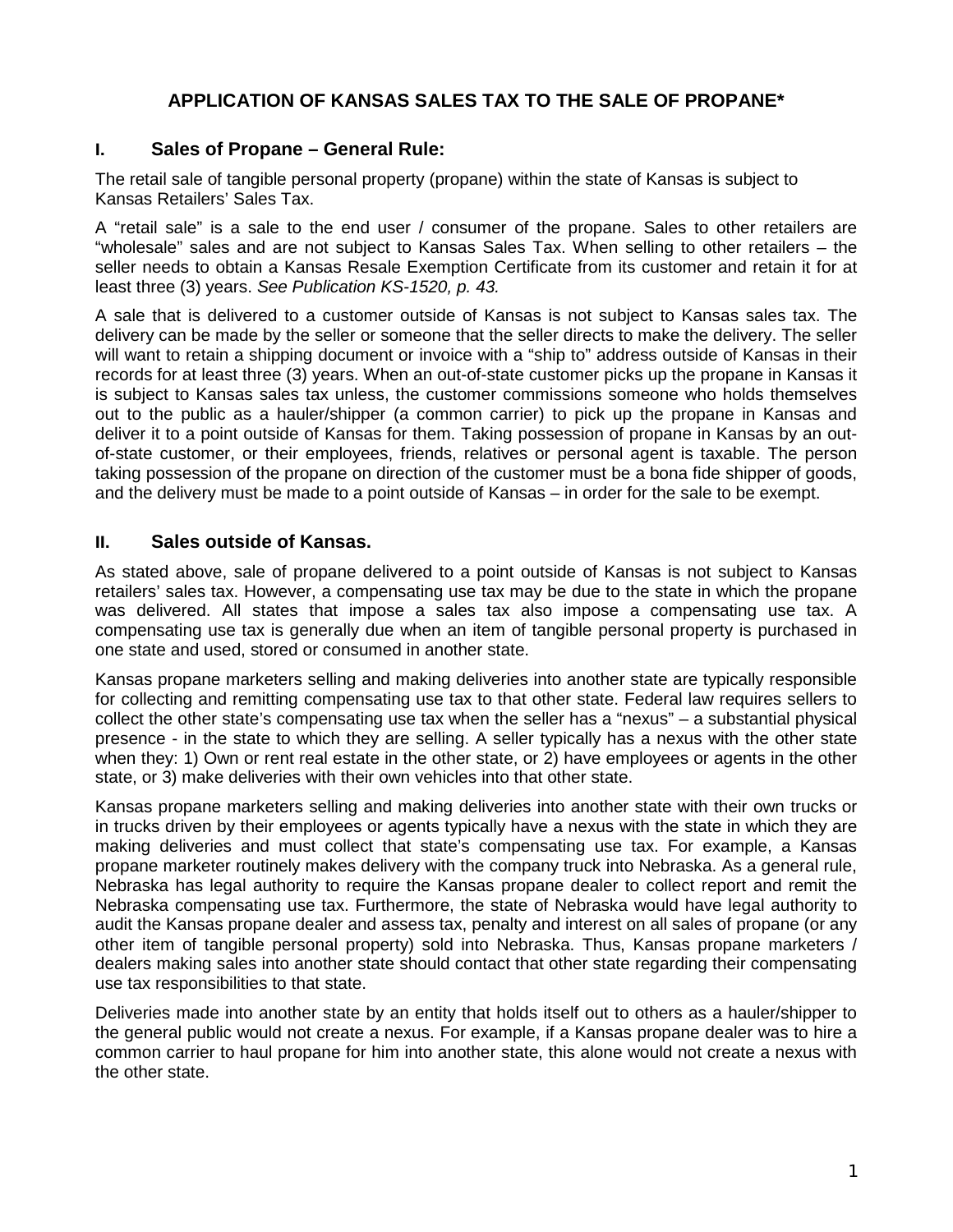### **III. Kansas Exemptions – some of the more common exemptions:**

1. Residential – In Kansas, sales of propane gas to a residence for use in heating or lighting is exempt from STATE sales tax but, is subject to LOCAL – city, county and any special district sales taxes, (K.S.A. 12-189a(b)). A residence is a single family home, duplex, town house, mobile home/manufactured home or apartment. No exemption certificate is required. This would include sales of propane to an investor for use in a residential rental currently vacant. A residence, for sales tax purposes, does not include RVs, campers, travel trailers, etc., even if the travel trailers, campers, RVs, etc. are used as temporary residences. Thus, the full (combined) rate of sales tax (state, city, county and/or special taxing district) is due on propane that is used to heat travel trailers, campers, RVs, etc. being used as temporary residences. Propone for barbeque grills and smokers is subject to sales tax at the full rate.

Businesses that are carried on within a residence should be taxed on a percentage basis – the percentage of the home used as a business would be subject to sales tax on the total bill  $-$  both state and local tax. The percentage used as a residence  $-$  local tax only. An exemption certificate (ST-28B) is required. *See Publication KS-1520.* 

For profit nursing homes and dormitories are also taxed on a percentage basis – that percentage that is used for offices, and common areas, such as hallways, kitchens, dining rooms, etc. are subject to sales tax on the total bill – both state and local tax. That percentage that is used for bedrooms and bathrooms are subject to local tax only. An exemption certificate (ST-28B) is required. *See Publication KS-1520.* Note: Some Nonprofit nursing homes and dormitories may qualify for a complete sales tax exemption as an "Exempt Entity". For example, if a dorm is owned by a school – the exemption will be a complete (100%) exemption. See Exempt Entity below.

- B. Agricultural Propane used for agricultural production purposes is exempted from both state and local sales taxes. There are at least two (2) different laws that may exempt the purchase of propane used in an agricultural environment. They are the "Consumed in Production exemption and the exemption at K.S.A.79-3606(w) which exempts "all sales of propane gas" for agricultural use.
	- 1. The "Consumed in Production" exemption (K.S.A. 79-3606(n)). An exemption certificate is required when claiming this exemption. Exempt "consumed in production" agricultural uses of propane include, but are not limited to:
		- 1. Dairy barns & brooder or farrow houses This exemption is limited to heating buildings used exclusively for birthing. Heating buildings that house livestock, fowl, etc. after birthing does not qualify for the exemption.
		- 2. fire starters
		- 3. Heating nurseries a nursery is a facility where plants are grown from seed (produced)
		- 4. powering irrigation equipment
		- 5. powering tractors, combines and other farm implements
		- 6. weed control
		- 7. grain drying
	- 2. Propane used for Agricultural Purposes. No exemption certificate is needed for this exemption. While the consumed in production exemption does not exempt all uses of propane used in agricultural production, the K.S.A.79-3606(w) exemption for propane used for an agriculture purpose would. For example, propane used for the heating of all buildings used for agricultural purposes would be exempt – specifically, the heating of buildings that house livestock, fowl, etc WOULD qualify under the Propane used for Agricultural Purposes exemption found at K.S.A. 79-3606(w). This exemption would exempt all purchases of propane used for agricultural purposes by farmers, ranchers and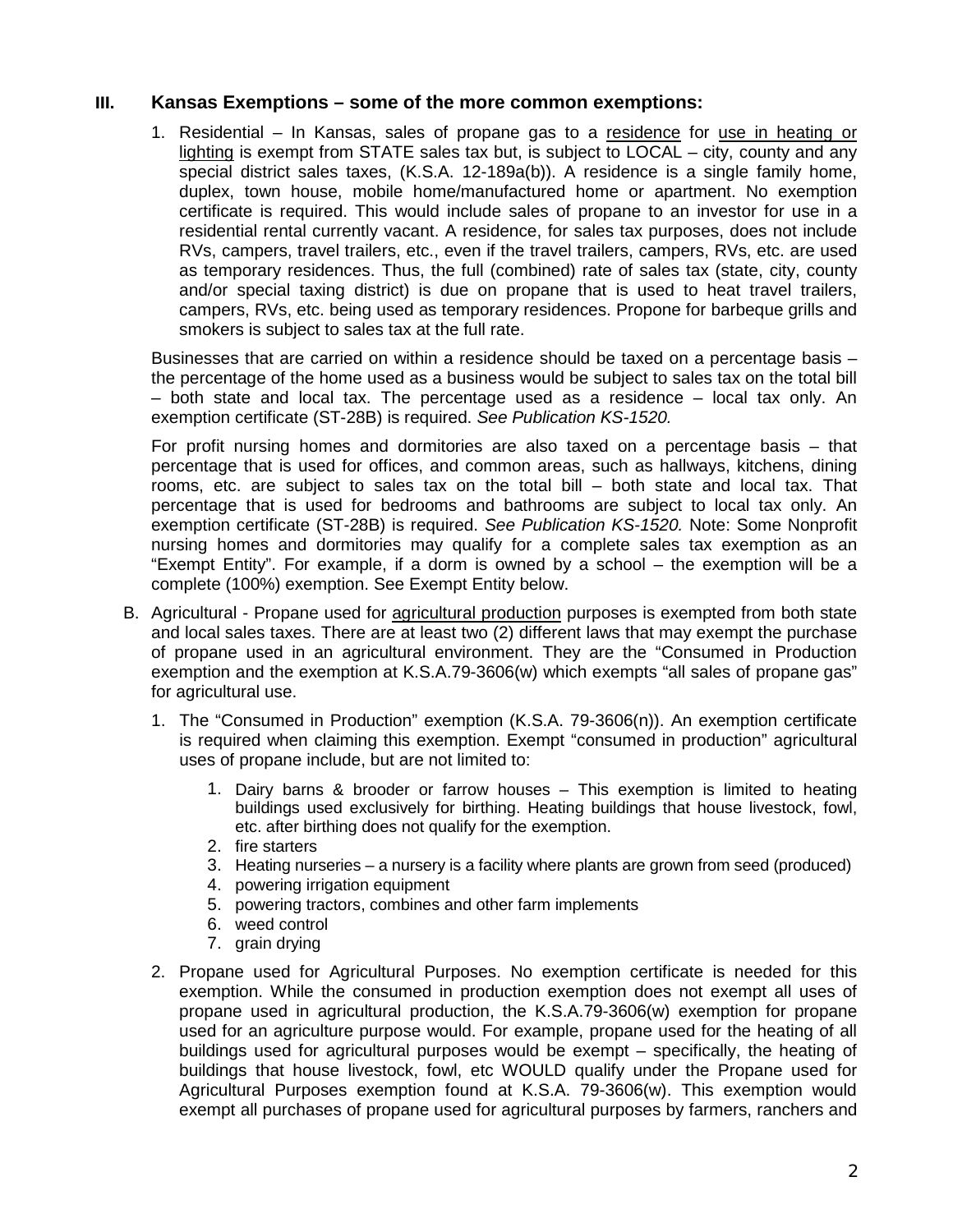nurseries. The agriculture production exemption does not include purchases by businesses that are not directly engaged in agricultural production:

Commercial operations such as processing food or dairy products, off-farm storage and marketing, lumbering, or use by a stockyard, slaughter house, floral shop or turf farm.

C. Consumed in Production – Propane which is "consumed in production" is exempt from both state and local sales tax. An exemption certificate is required. *See Publication KS-1520.* 

A classic example of propane which is "consumed in production" is the use of propane to power some kind of manufacturing process, such as propane used to fire an oven that bakes bricks. Any propane used to heat a commercial building is taxable – both state and local tax. However, that percentage of the propane that is used to fire the oven – that which is immediately consumed in producing a product – is exempt from sales tax – both state and local.

Exempt uses of propane which may be exempt as "consumed in production" include, but are not limited to:

- 1. Propane used to heat ovens and grills in a restaurant (does not extend to heating the restaurant).
- 2. Propane used to heat SLEEPING ROOMS in a hotel (does not extend to common areas, meetings rooms, dining rooms, heating the pool, offices, etc).
- 3. Propane to power a fork lift when used to transport, convey, handle or store the property undergoing manufacturing or processing at any point from the beginning of the production line through any warehousing or distribution operation of the final product that occurs at the plant or facility.
- 4. Propane used to power motors to pump crude or natural gas out of the ground (does not extend to storage or heating crude for ease of transportation or the powering of pumps just to transport the crude or gas).
- 5. Propane used in the actual production of a product such as in the making of bricks as illustrated above.
- 6. Propane used to dry grain on the farm or at elevators, co-ops, etc.
- D. Exempt Entity many customers are exempt from sales taxes on their purchases because of which they are – governmental entities, churches, schools, etc., coupled with the requirement that the purchase be used exclusively for their governmental or religious purposes. An exemption certificate is required. *See Publication KS-1520.*

For example, when a city operates a business  $-$  such as a golf course open to the public  $$ the sale of propane, tanks, parts, etc., are subject to sales tax at the full rate. Sale of propane, tanks and parts to a city to heat its building used for carrying out its governmental responsibilities would be exempt. Another example would be propane, tanks, parts, etc. provided to a parsonage, rectory, convent, minister's house, or similar residence that is used to house religious leaders. These are not exempt as purchases that are used exclusively for religious purposes. Same holds true for rental houses owned by churches. See NOTICE 99- 14. Local sales tax would be due on the propane for these residents and the full rate of sales tax (state, city and/or county) for the tanks and parts. Sales of propane to heat the church would be completely exempt.

- E. Trenching Fees which are separately stated on invoices to customers for trenching  $/$ excavating are not subject to Kansas retailers' sales tax.
- F. Testing & Inspections Fees which are separately stated on invoices to customers for any type of testing or inspection are not subject to Kansas retailers' sales tax.
- G. Finance Charges & Late Fees Not subject to sales tax if separately stated on the invoice.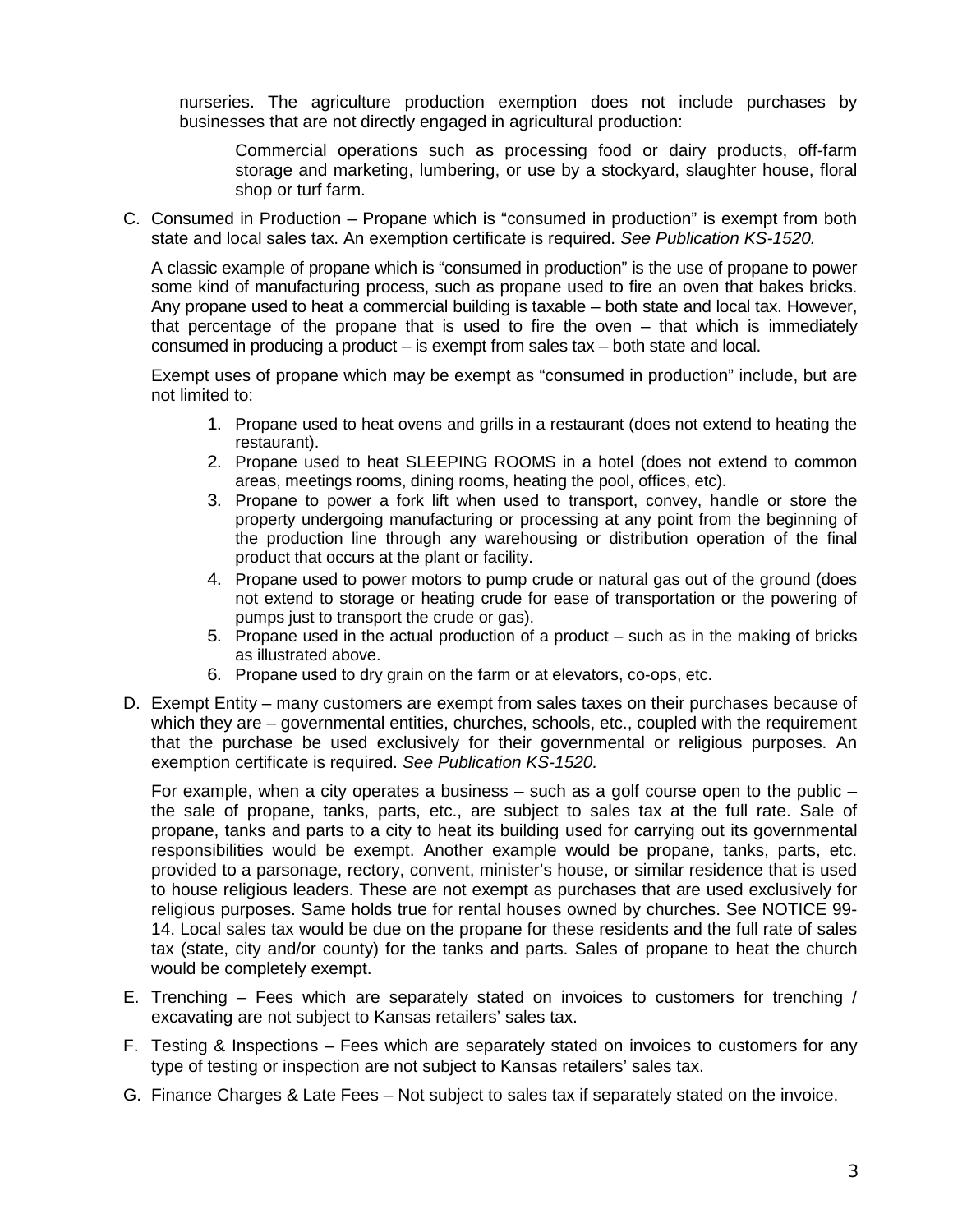- H. Sale of Insurance or "Downward Price Protection" on the sale of propane Insurance premiums are not subject to sales tax if separately stated on invoice involving the sale of propane.
- I. Credit Card Fees When a retailer adds a fee to the customer's bill to recoup the charges for the customer using a credit card to pay his bill. The credit card fee is taxable if sale of propane, tank or parts is subject to sales tax.

### **IV. Other Taxable Transactions:**

- C. Sales/Rental of Tanks The retail sale, RENTAL or LEASE of tangible personal property (propane tanks and applicable equipment) within the state of Kansas is subject to Kansas Retailers' Sales Tax (as a general rule). Thus, the sale, rental or lease of a propane tank to a residence, for agricultural use or to a commercial customer is subject to sales tax. The rate of sales tax on the sale, rental or lease of tanks and parts would be the full rate of sales tax. Only the sale of the propane itself would get local tax treatment for residential or agricultural uses. Those customers claiming the "consumed in production" exemption would not be exempt on the purchase, rental or lease of the tank – as the tank is not "consumed" (immediately used up). Exempt Entities (in general) could purchase, rent or lease tax exempt – however, the seller should take a Tax-Exempt Entity exemption certificate. (See Publication KS-1520, Kansas Exemption Certificates).
- D. Set-up fees Fees charged to set up propane tanks are, as a general rule, subject to sales tax. Exceptions to this general rule are that set-up fees are not subject to sales tax at a residence. Nor are set up fees subject to sales tax if the set-up is in connection with the original construction of a building for facility. No sales tax on set up fees if the purchaser is an Exempt Entity. Thus, set-up fees are only subject to sales tax when the customer is a commercial customer and the set-up is not done in connection with the original construction of a building or facility. In these "commercial/remodel" situations, the rate of sales tax due is the rate in effect where the work is performed. Tax is due on all parts or materials.
- E. Service work Follow the same rules as stated above in "set-up fees". No sales tax on labor to repair tangible personal property (tanks and all attached equipment) at a residence or on "original construction" of a building or faculty. Tax is due on all parts or materials.
- F. Delivery Sales tax is due on delivery charges if the item being sold, rented or leased is subject to Kansas sales tax. The rate of tax due is the same rate as applied to the sale of propane. For example, sales of propane for residential use are subject only to local sales tax (city and/or county). Delivery charges for the sale, rental or lease of tanks and/or parts is the full rate of sales tax (state, city and/or county combined rate).
- G. Destination Sourcing **SALES:** Charge the rate of Sales Tax in effect where the customer takes delivery on the sale of the tangible personal property (propane, tanks, and parts).

**RENTALS/LEASES:** The rate of sales tax due on the rental or lease of tangible personal property is dependent on whether the customer makes periodic payments or not.

The rule is that if the customer DOES NOT makes recurring periodic payments involving the rental or lease of tangible personal property – such as a propane tank – the rate of sales tax due is the rate in effect where the customer takes delivery.

When the customer MAKES recurring periodic payments involving the rental or lease of tangible personal property – such as a propane tank – the rate of sales tax due on the first payment is the rate of sales tax in effect where the customer takes delivery of the property (tank). All other payments are at the rate in effect at the primary location of the property (where the tank is located at). From a practical standpoint these two rules may mean the same rate of tax is collected.